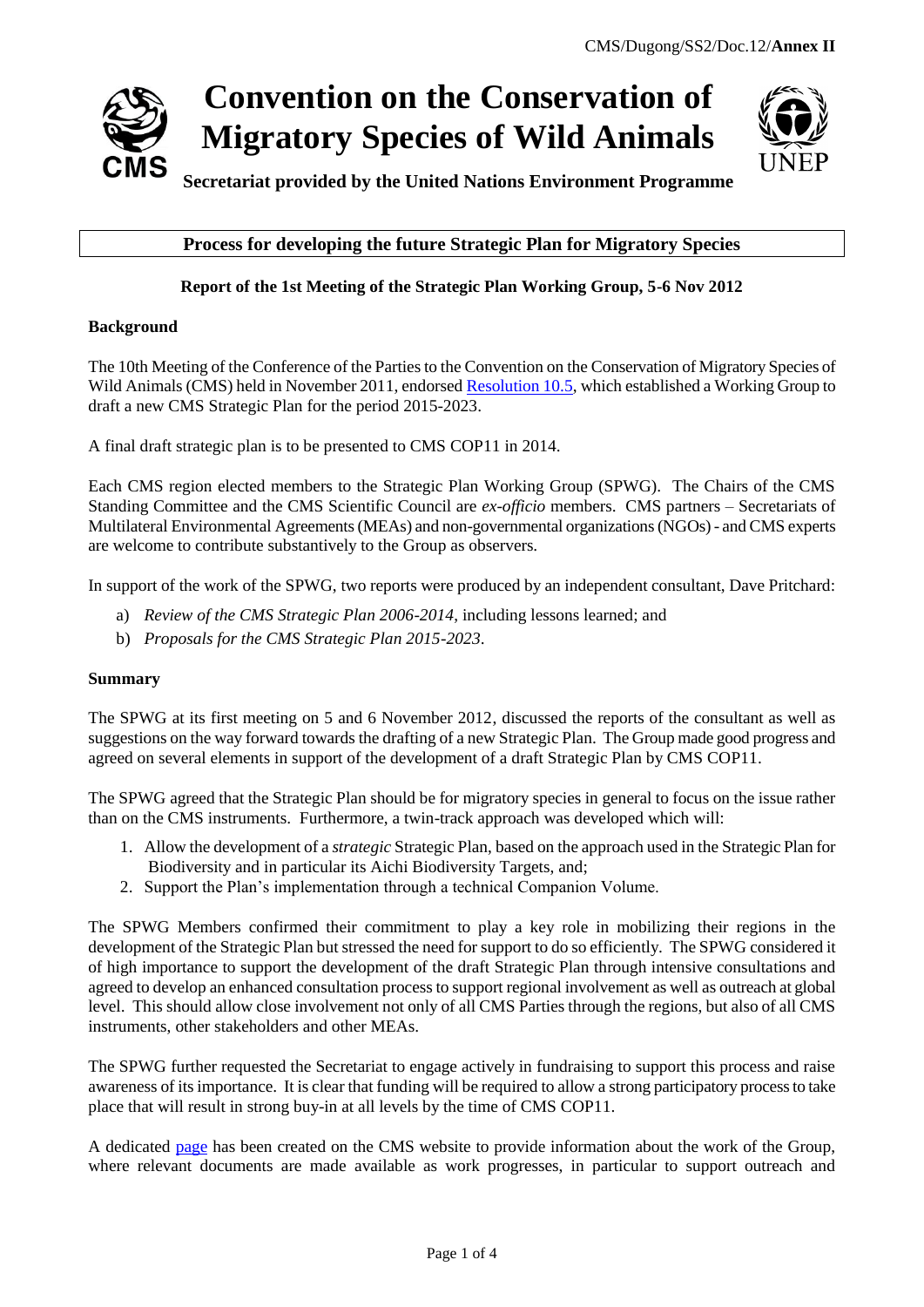consultations by the Group and other stakeholders. A Concept Note regarding further steps towards drafting the Strategic Plan is already available for use in outreach and consultations (copy attached).

Finally, based on the elements identified in the consultant's reports, the SPWG also spent some time on issues that could benefit from being addressed more intensively now, before the next CMS COP, in order to support the implementation of the current Strategic Plan:

- The need to reinforce the integration of migratory species into revisions of National Biodiversity Strategies and Action Plans (NBSAPs). There is guidance within the CMS on this issue but it is important to emphasize the urgency of the matter given that in many countries the NBSAPs are currently being revised in light of the Aichi Biodiversity Targets and any further delay will make it difficult to integrate migratory issues at a later stage.
- Along the same lines, CMS should already engage actively in the UN Decade on Biodiversity and benefit from the relevant Aichi Biodiversity Targets, in particular Target 20 on resource mobilization which is for biodiversity in general, including migratory species. An info note will be made available by the SPWG on the issue of resource mobilization for this purpose.

- - -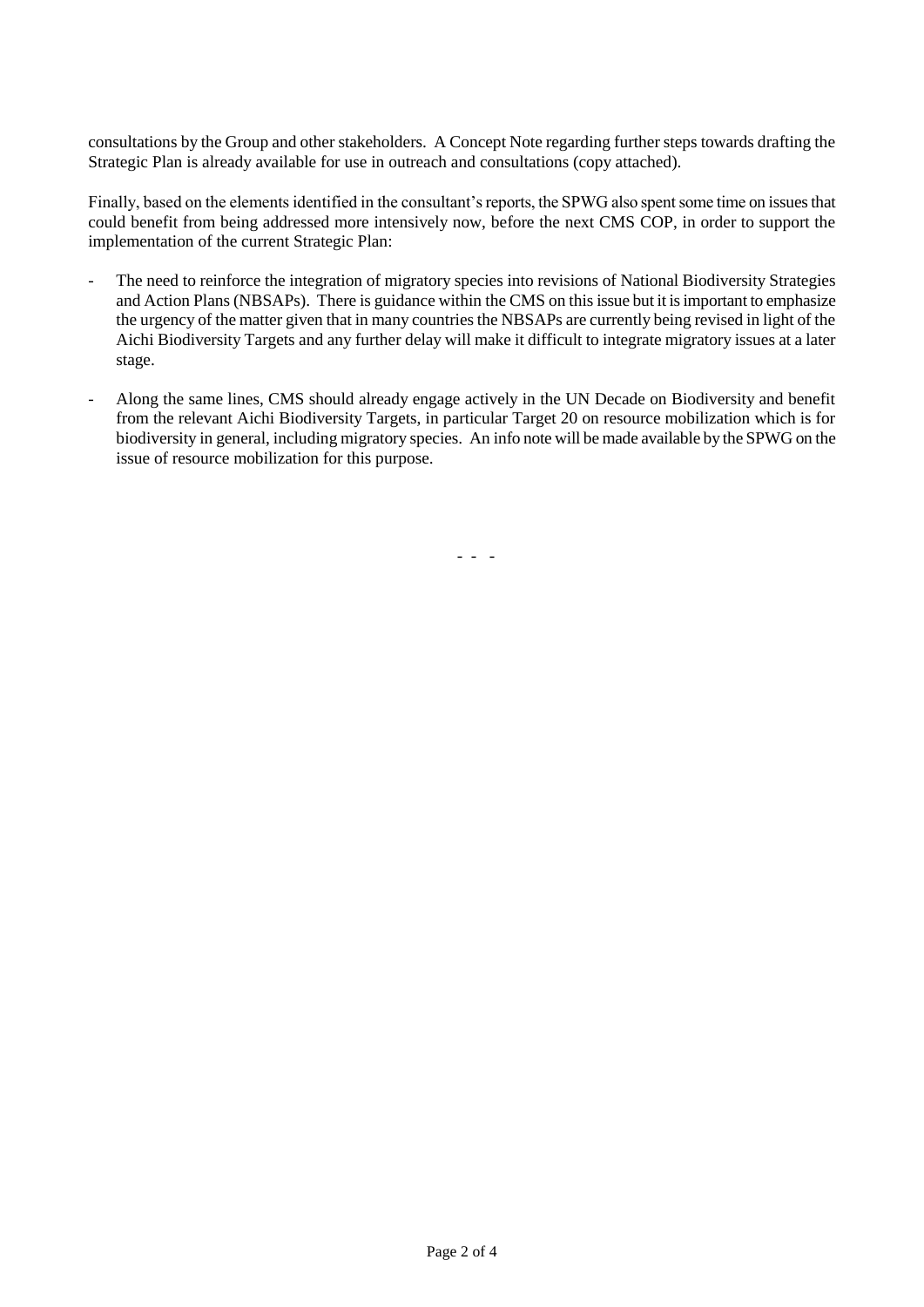



**Secretariat provided by the United Nations Environment Programme**

November 2012

# **Concept Note towards a Strategic Plan for Migratory Species, 2015-2023**

*Migratory Species and Conserving the World's Biodiversity!*

## **The Way Forward – A Twin Track Approach**

The CMS Strategic Plan Working Group (SPWG) has agreed upon the following approach to guide the further development of the draft Strategic Plan 2015-2023.

It should be a Strategic Plan for Migratory Species:

- $\triangleright$  To focus on the issue, not the CMS instruments:
- > To support the entire CMS Family of instruments; and
- $\triangleright$  To encourage efforts by all towards the conservation of migratory species.

The Strategic Plan should be strategic:

- $\triangleright$  To define expected long-term/high-level outcomes for migratory species as a framework for assessing progress and results;
- $\triangleright$  To generate political support at national, regional and global levels for migratory species considerations; and
- $\triangleright$  To increase visibility of migratory species issues.

However, there is also a need to look at the shortcomings of the previous Plan, such as:

- $\triangleright$  Lack of guidance for the implementation of the CMS instruments; and
- Lack of support for CMS Parties in terms of resources, capacity building and technical assistance.

Both issues (strategic and implementation) will be addressed through a twin-track approach:

1. A '*strategic*' Strategic Plan for Migratory Species

This will be a short, focused document that will provide overall guidance for migratory species, can be easily communicated at the political level and will facilitate both high-level and country-level buy-in to enhance political status, engagement and funding. It will be developed by:

- $\triangleright$  Using the Strategic Plan for Biodiversity 2011-2020 and the Aichi Biodiversity Targets as a basis, in order to benefit from existing political visibility and support at national and global levels;
- $\triangleright$  Tapping into existing supporting mechanisms (e.g. on capacity building, NBSAP revisions, Aichi Target 20 on resource mobilization, and activities in the UN Decade for Biodiversity);
- $\triangleright$  Identifying explicitly how migratory species contribute to the Aichi Biodiversity Targets and how the Targets in turn will contribute to the objectives for conserving migratory species;